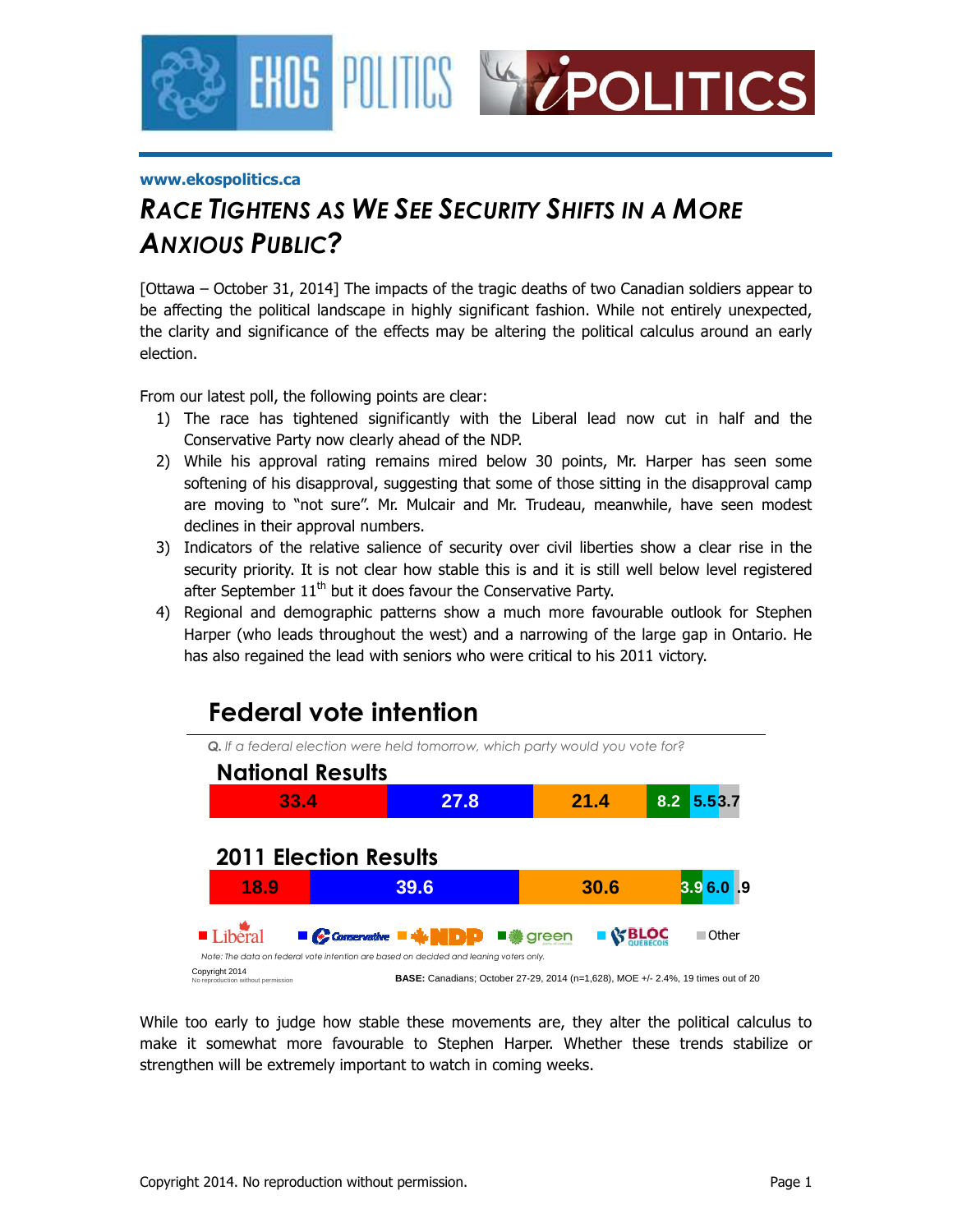



# **Vote intention by key demographics**





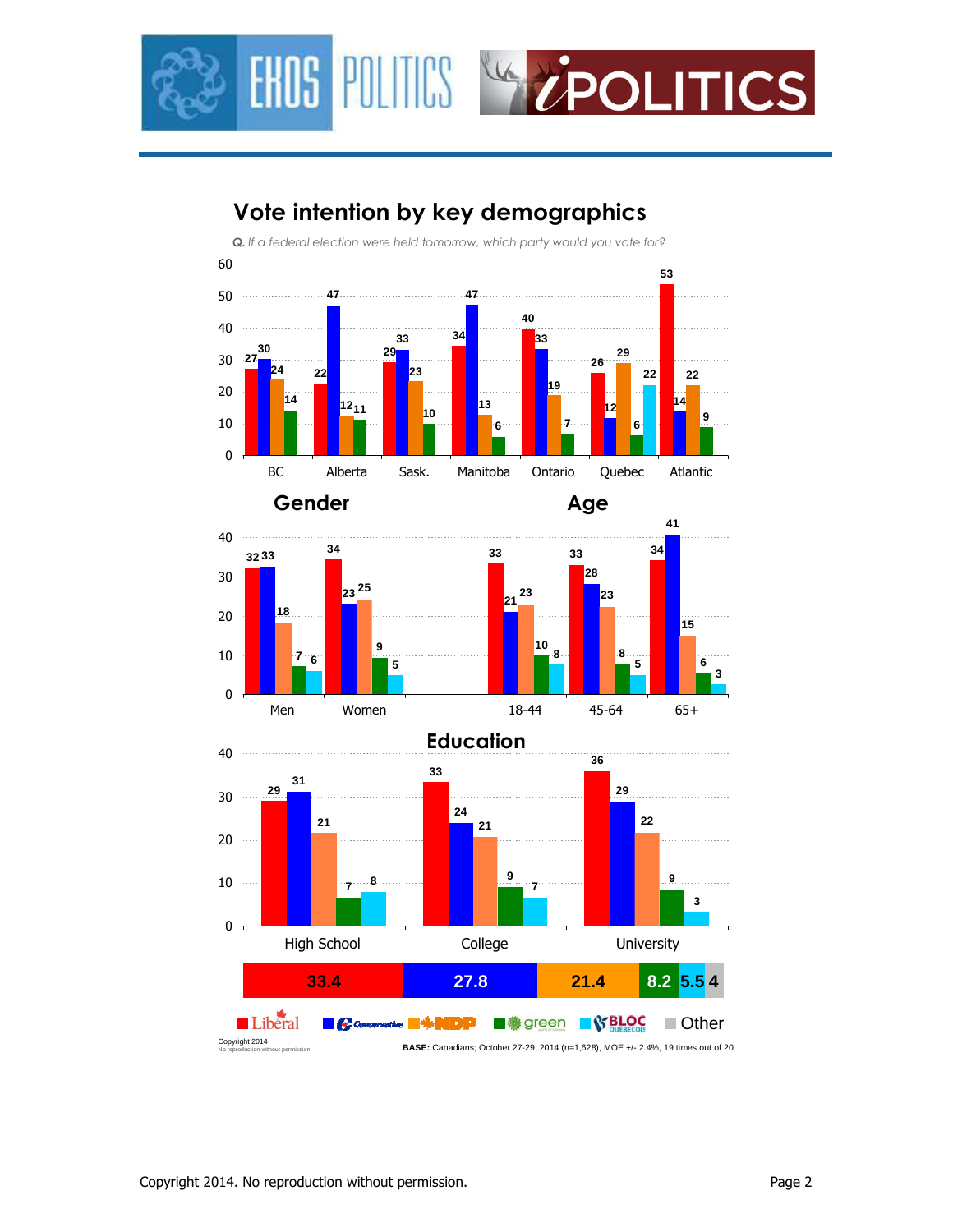

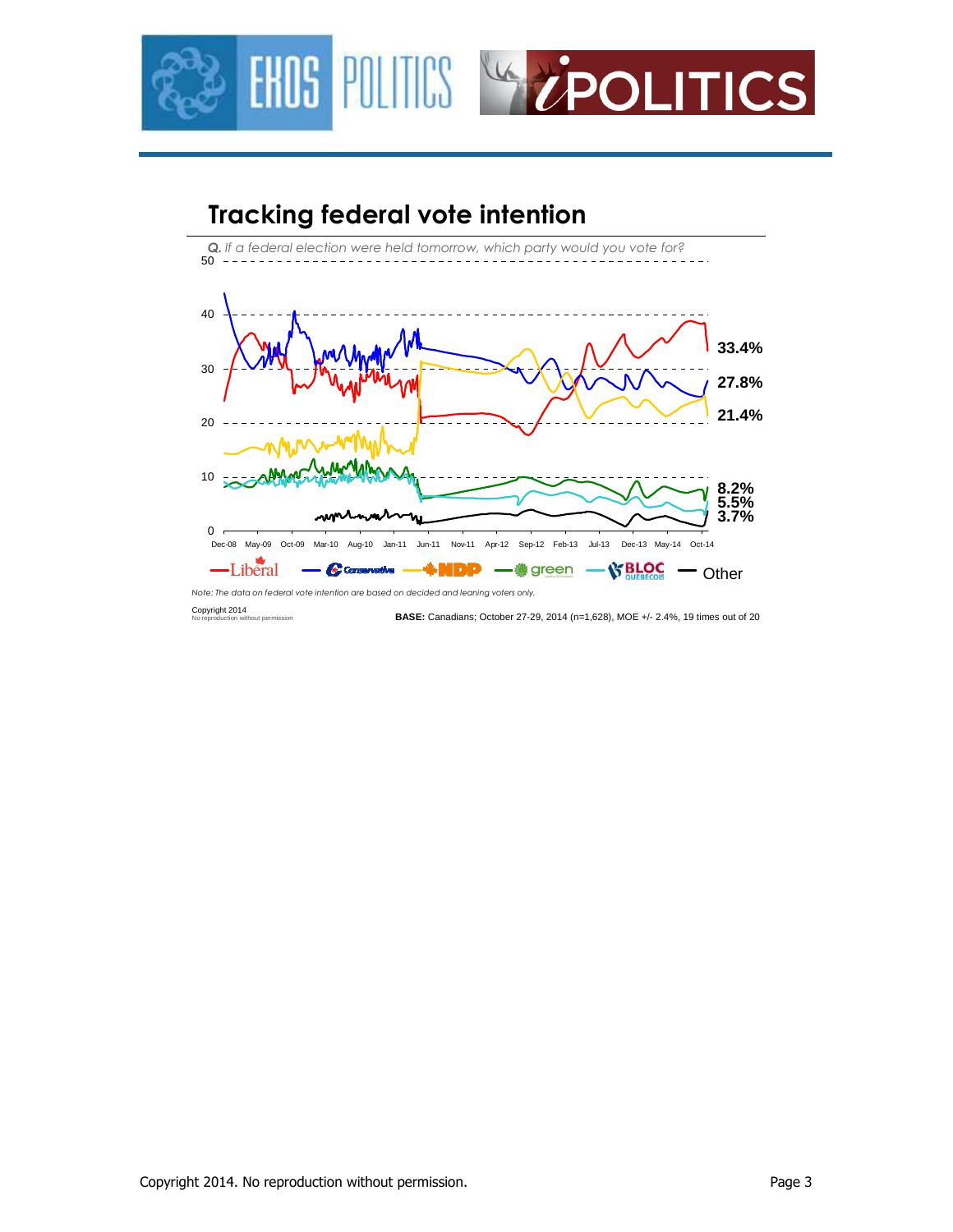

## **Approval ratings and a note on mode effects**

In our latest poll, we've updated our tracking on approval of each of the three federal leaders and we've noticed some subtle but important differences between the results from our Probit  $^1$ surveys and our HD-IVR™ surveys. In short, approval ratings for the progressive leaders – Justin Trudeau and Thomas Mulcair – are consistently lower under HD-IVR™, while Stephen Harper's disapproval rating is also somewhat lower. In the coming days, we are going to be putting out a note on mode effects, which appear to be restricted to approval.

# **Job approval ratings**

*Q. Do you approve or disapprove of the way the following individuals are handling their jobs?* **Stephen Harper Prime Minister / Leader of the Conservative Party Justin Trudeau Leader of the Liberal Party Thomas Mulcair Leader of the Official Opposition / NDP 25 44 32 47 22 32 28 35 36**  $\Box$ DK/NR **Disapprove** Approve **Copyright 2014**<br>No reproduction without permission **BASE:** Canadians; October 27-29, 2014 (n=1,628), MOE +/- 2.4%, 19 times out of 20

<sup>1</sup> Probit is EKOS' unique, hybrid online-offline panel. This panel offers exhaustive coverage of the Canadian population (i.e., Internet, phone, cellphone), random recruitment (in other words, participants are recruited randomly, they do not opt themselves into our panel), and equal probability sampling. All respondents to our panel are recruited by telephone using random digit dialling and are confirmed by live interviewers. Unlike opt-in online panels, Probit supports margin of error estimates.

-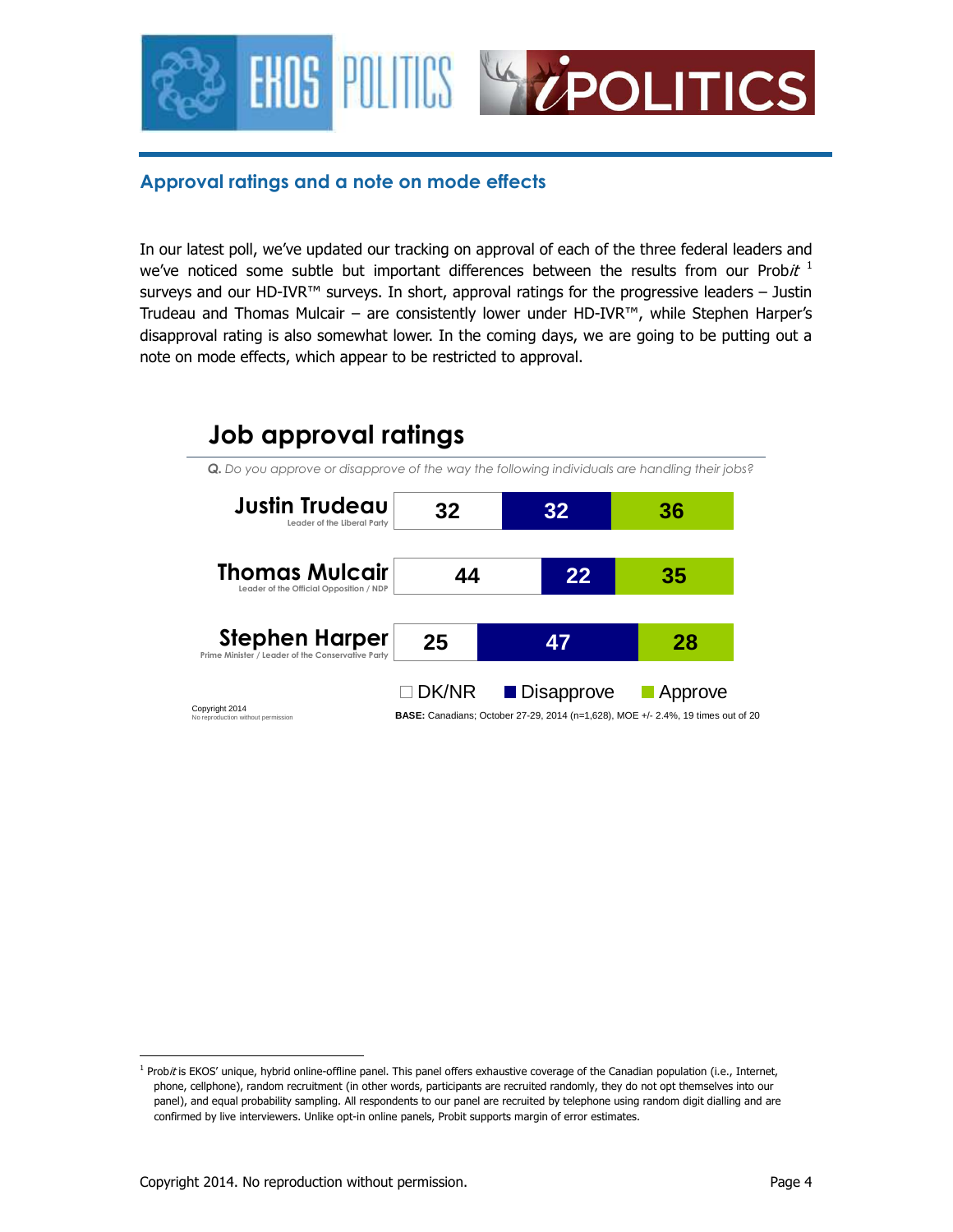

## **Security vs. civil liberties:**



# **Additional powers for law enforcement**

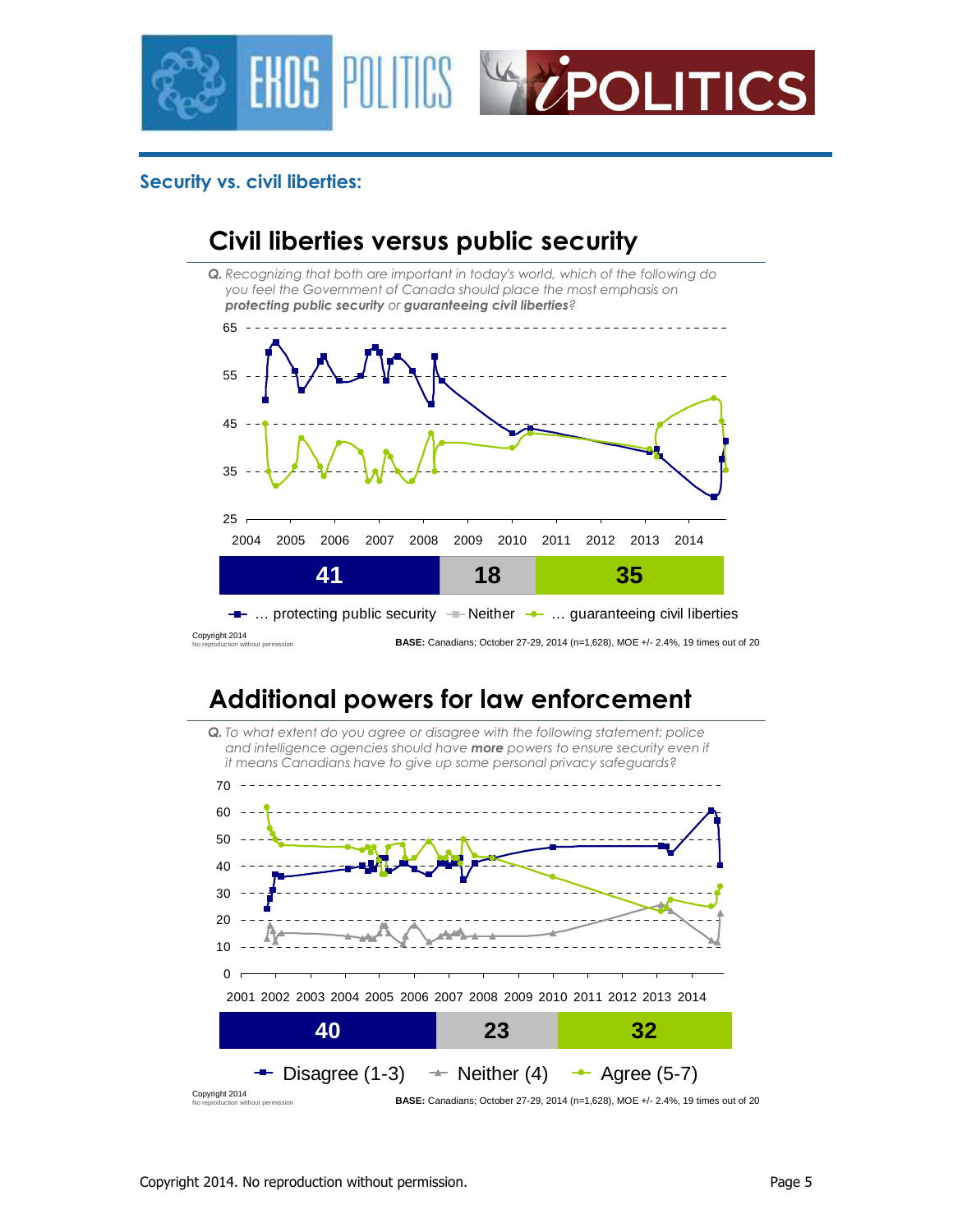



## **Direction of country/government:**

# **Direction of country**

*Q. All things considered, would you say the country is moving in the right direction or the wrong direction?*



# **Direction of government**



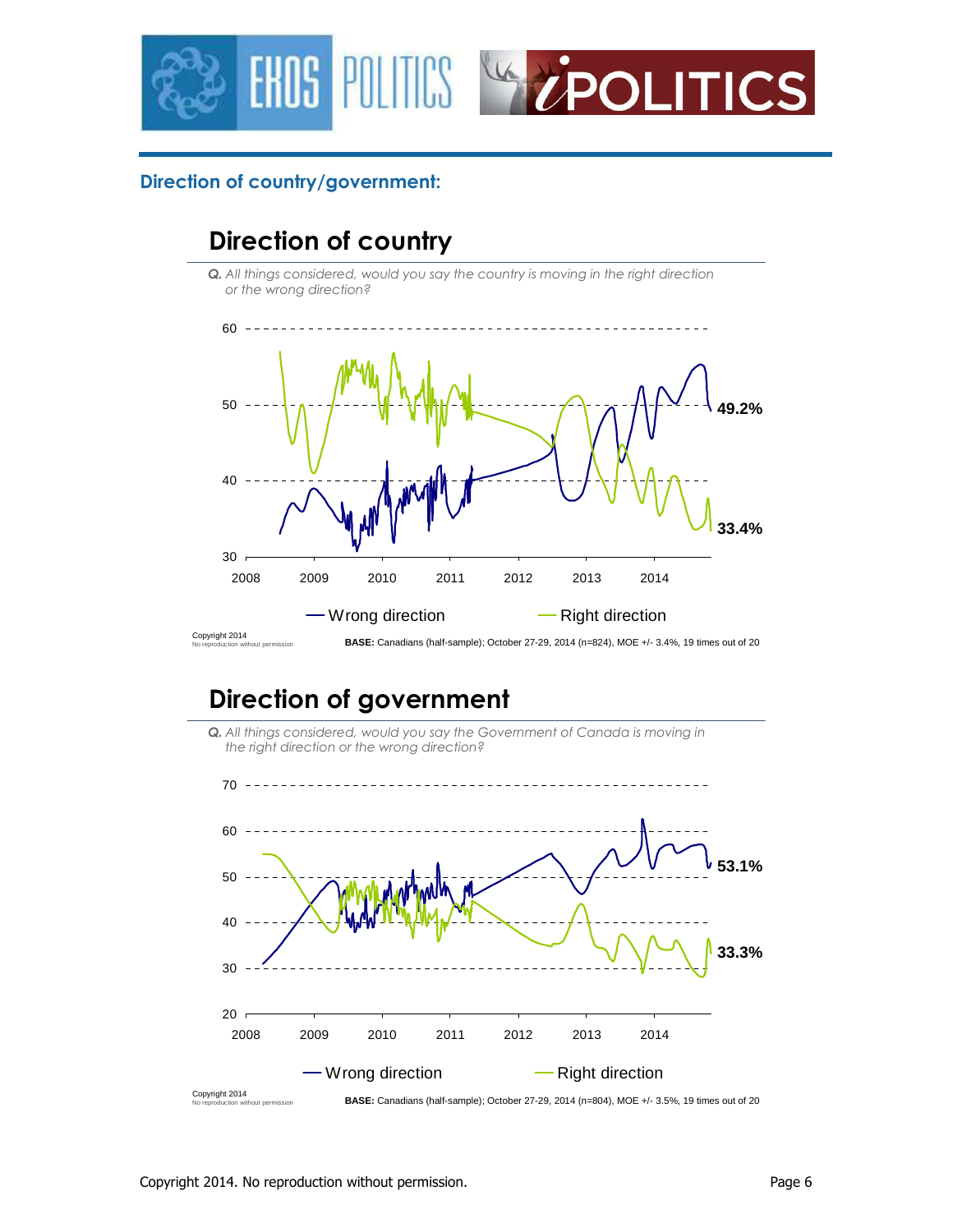



## **Detailed Tables:**

#### **National Federal Vote Intention (decided and leaning voters only)**

**Q. If a federal election were held tomorrow, which party would you vote for? [If undecided] Even if you do not have a firm idea, are you leaning towards a party? [If yes] As it stands, towards which party are you leaning?** 

|                                | Liberal<br>Party | Conser-<br>vative<br>Party | <b>NDP</b> | Green<br>Party | <b>Bloc</b><br>Québécois | Other   | Sample<br>Size | Margin<br>of Error<br>$(+/-)$ |
|--------------------------------|------------------|----------------------------|------------|----------------|--------------------------|---------|----------------|-------------------------------|
| <b>NATIONALLY</b>              | 33.4%            | 27.8%                      | 21.4%      | 8.2%           | 5.5%                     | 3.7%    | 1285           | 2.7                           |
| <b>REGION</b>                  |                  |                            |            |                |                          |         |                |                               |
| British Columbia + Territories | 27.2%            | 30.1%                      | 23.5%      | 14.1%          | 0.0%                     | 5.1%    | 181            | 7.3                           |
| Alberta                        | 22.3%            | 47.0%                      | 12.3%      | 11.2%          | 0.0%                     | 7.2%    | 138            | 8.3                           |
| Saskatchewan                   | 28.9%            | 33.0%                      | 23.1%      | 9.8%           | 0.0%                     | 5.2%    | 45             | 14.6                          |
| Manitoba                       | 34.3%            | 47.1%                      | 12.6%      | 6.0%           | 0.0%                     | $0.0\%$ | 43             | 14.9                          |
| Ontario                        | 39.7%            | 33.3%                      | 18.6%      | 6.6%           | 0.0%                     | 1.8%    | 488            | 4.4                           |
| Quebec                         | 25.8%            | 11.7%                      | 28.8%      | 6.2%           | 22.1%                    | 5.4%    | 313            | 5.5                           |
| Atlantic Canada                | 53.4%            | 13.7%                      | 21.8%      | 8.8%           | 0.0%                     | 2.2%    | 77             | 11.2                          |
| <b>GENDER</b>                  |                  |                            |            |                |                          |         |                |                               |
| Male                           | 32.2%            | 32.6%                      | 18.3%      | 7.2%           | 6.1%                     | 3.7%    | 614            | 4.0                           |
| Female                         | 34.4%            | 23.0%                      | 24.6%      | 9.4%           | 4.8%                     | 3.7%    | 659            | 3.8                           |
| <b>AGE</b>                     |                  |                            |            |                |                          |         |                |                               |
| $<$ 45                         | 33.2%            | 21.1%                      | 23.2%      | 10.0%          | 7.6%                     | 4.9%    | 211            | 6.8                           |
| 45-64                          | 33.0%            | 28.2%                      | 22.6%      | 7.9%           | 4.9%                     | 3.4%    | 501            | 4.4                           |
| $65+$                          | 34.1%            | 40.7%                      | 15.0%      | 5.5%           | 2.6%                     | 2.1%    | 566            | 4.1                           |
| <b>EDUCATION</b>               |                  |                            |            |                |                          |         |                |                               |
| High school or less            | 29.0%            | 31.1%                      | 21.4%      | 6.7%           | 7.9%                     | 4.0%    | 341            | 5.3                           |
| College or CEGEP               | 33.3%            | 23.9%                      | 20.7%      | 9.2%           | 6.7%                     | 6.2%    | 425            | 4.8                           |
| University or higher           | 35.9%            | 28.8%                      | 21.9%      | 8.5%           | 3.3%                     | 1.7%    | 509            | 4.3                           |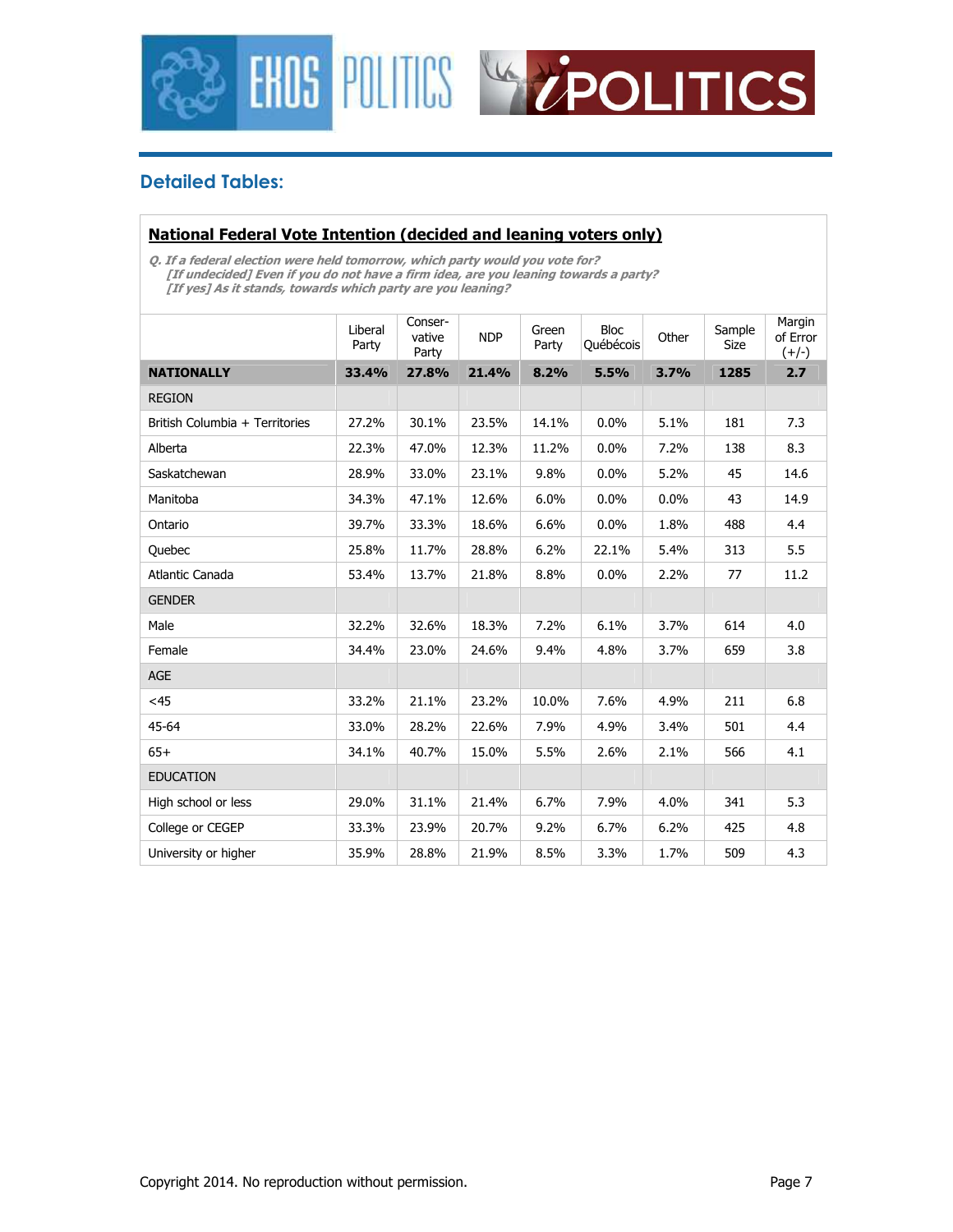



### **Approval Rating – Stephen Harper**

**Q. Do you approve or disapprove of the way the following individuals are handling their jobs?** 

**Stephen Harper, Prime Minister and leader of the Conservative Party of Canada** 

|                                | Approve | Disapprove | Don't know | No<br>response | Sample<br><b>Size</b> | Margin of<br>Error $(+/-)$ |
|--------------------------------|---------|------------|------------|----------------|-----------------------|----------------------------|
| <b>NATIONALLY</b>              | 27.8%   | 47.4%      | 18.7%      | 6.1%           | 1628                  | 2.4                        |
| <b>REGION</b>                  |         |            |            |                |                       |                            |
| British Columbia + Territories | 24.7%   | 51.7%      | 16.6%      | 7.0%           | 223                   | 6.6                        |
| Alberta                        | 36.1%   | 30.9%      | 26.0%      | 7.0%           | 184                   | 7.2                        |
| Saskatchewan                   | 28.1%   | 41.3%      | 15.4%      | 15.2%          | 67                    | 12.0                       |
| Manitoba                       | 53.0%   | 32.6%      | 10.2%      | 4.2%           | 62                    | 12.5                       |
| Ontario                        | 34.9%   | 42.5%      | 17.1%      | 5.5%           | 593                   | 4.0                        |
| Quebec                         | 16.5%   | 57.8%      | 20.5%      | 5.2%           | 390                   | 5.0                        |
| Atlantic Canada                | 9.1%    | 65.3%      | 20.4%      | 5.2%           | 109                   | 9.4                        |
| <b>GENDER</b>                  |         |            |            |                |                       |                            |
| Male                           | 36.7%   | 46.0%      | 15.5%      | 1.9%           | 723                   | 3.6                        |
| Female                         | 21.2%   | 51.5%      | 23.0%      | 4.3%           | 840                   | 3.4                        |
| <b>AGE</b>                     |         |            |            |                |                       |                            |
| $<$ 45                         | 24.9%   | 47.8%      | 22.4%      | 4.9%           | 289                   | 5.8                        |
| 45-64                          | 28.2%   | 53.0%      | 16.9%      | 1.8%           | 601                   | 4.0                        |
| $65+$                          | 38.7%   | 42.5%      | 17.1%      | 1.6%           | 678                   | 3.8                        |
| <b>EDUCATION</b>               |         |            |            |                |                       |                            |
| High school or less            | 29.9%   | 43.6%      | 23.3%      | 3.3%           | 474                   | 4.5                        |
| College or CEGEP               | 29.2%   | 46.7%      | 22.1%      | 2.0%           | 502                   | 4.4                        |
| University or higher           | 27.1%   | 54.6%      | 14.2%      | 4.2%           | 585                   | 4.1                        |
| <b>CURRENT VOTE INTENTION</b>  |         |            |            |                |                       |                            |
| Liberal Party                  | 13.9%   | 67.7%      | 16.8%      | 1.6%           | 426                   | 4.8                        |
| <b>Conservative Party</b>      | 79.1%   | 9.3%       | 11.0%      | 0.6%           | 412                   | 4.8                        |
| <b>NDP</b>                     | 9.6%    | 78.9%      | 9.8%       | 1.7%           | 253                   | 6.2                        |
| Green Party                    | 13.8%   | 59.5%      | 21.9%      | 4.9%           | 91                    | 10.3                       |
| <b>Bloc Québécois</b>          | 17.0%   | 65.1%      | 17.9%      | 0.0%           | 63                    | 12.4                       |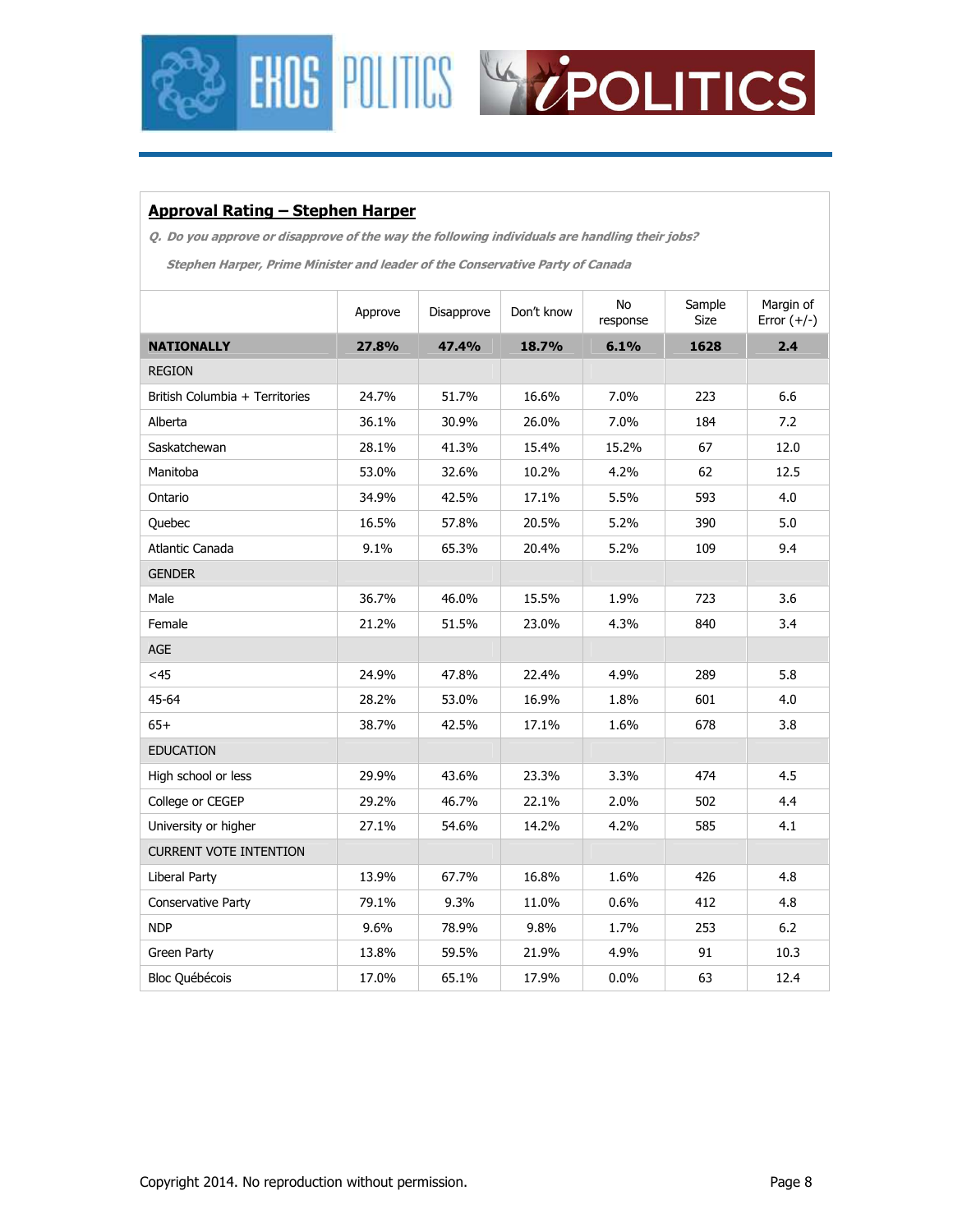



### **Approval Rating – Thomas Mulcair**

**Q. Do you approve or disapprove of the way the following individuals are handling their jobs?** 

**Thomas Mulcair, leader of the Official Opposition and leader of the New Democratic Party of Canada** 

|                                | Approve | Disapprove | Don't know | No response | Sample<br><b>Size</b> | Margin<br>of Error<br>$(+/-)$ |
|--------------------------------|---------|------------|------------|-------------|-----------------------|-------------------------------|
| <b>NATIONALLY</b>              | 34.6%   | 21.8%      | 36.2%      | 7.4%        | 1628                  | 2.4                           |
| <b>REGION</b>                  |         |            |            |             |                       |                               |
| British Columbia + Territories | 31.0%   | 27.1%      | 33.4%      | 8.4%        | 223                   | 6.6                           |
| Alberta                        | 24.4%   | 30.7%      | 35.7%      | 9.3%        | 184                   | 7.2                           |
| Saskatchewan                   | 22.3%   | 26.4%      | 35.3%      | 15.9%       | 67                    | 12.0                          |
| Manitoba                       | 23.9%   | 28.8%      | 40.5%      | 6.8%        | 62                    | 12.5                          |
| Ontario                        | 34.5%   | 23.0%      | 36.5%      | 6.0%        | 593                   | 4.0                           |
| Quebec                         | 41.4%   | 12.4%      | 37.4%      | 8.8%        | 390                   | 5.0                           |
| Atlantic Canada                | 46.0%   | 17.2%      | 34.7%      | 2.0%        | 109                   | 9.4                           |
| <b>GENDER</b>                  |         |            |            |             |                       |                               |
| Male                           | 41.2%   | 27.9%      | 28.6%      | 2.4%        | 723                   | 3.6                           |
| Female                         | 30.4%   | 17.5%      | 45.8%      | 6.3%        | 840                   | 3.4                           |
| AGE                            |         |            |            |             |                       |                               |
| $<$ 45                         | 31.8%   | 21.2%      | 40.7%      | 6.3%        | 289                   | 5.8                           |
| 45-64                          | 39.4%   | 21.4%      | 35.7%      | 3.5%        | 601                   | 4.0                           |
| $65+$                          | 37.9%   | 27.8%      | 32.9%      | 1.5%        | 678                   | 3.8                           |
| <b>EDUCATION</b>               |         |            |            |             |                       |                               |
| High school or less            | 25.1%   | 21.4%      | 47.4%      | 6.1%        | 474                   | 4.5                           |
| College or CEGEP               | 32.3%   | 25.0%      | 39.6%      | 3.1%        | 502                   | 4.4                           |
| University or higher           | 47.8%   | 21.0%      | 27.2%      | 4.0%        | 585                   | 4.1                           |
| <b>CURRENT VOTE INTENTION</b>  |         |            |            |             |                       |                               |
| <b>Liberal Party</b>           | 41.7%   | 25.0%      | 31.5%      | 1.8%        | 426                   | 4.8                           |
| Conservative Party             | 28.7%   | 35.5%      | 34.8%      | 0.9%        | 412                   | 4.8                           |
| <b>NDP</b>                     | 65.2%   | 9.4%       | 21.7%      | 3.7%        | 253                   | $6.2$                         |
| Green Party                    | 48.4%   | 13.8%      | 33.7%      | 4.0%        | 91                    | 10.3                          |
| Bloc Québécois                 | 35.0%   | 23.3%      | 39.0%      | 2.7%        | 63                    | 12.4                          |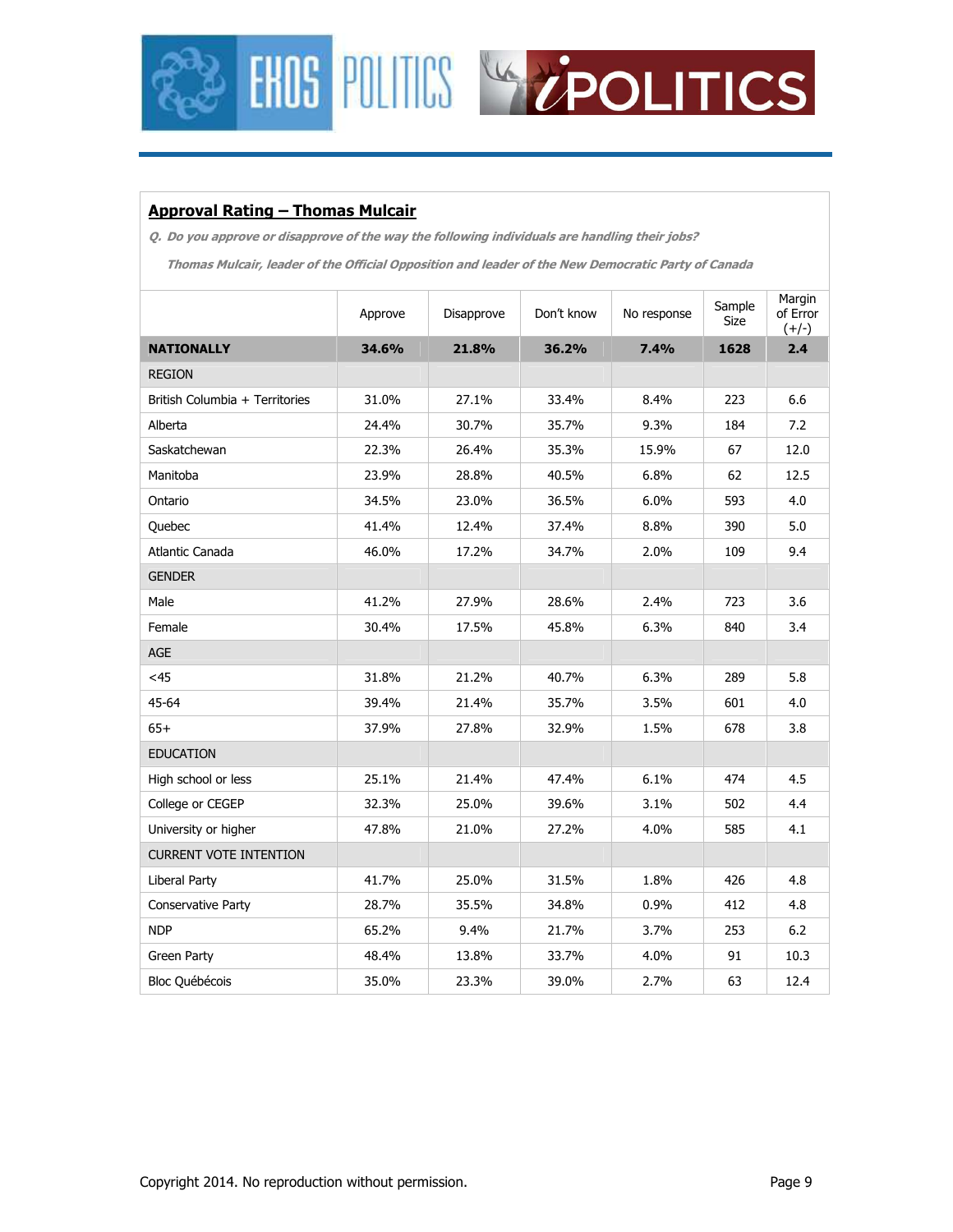



### **Approval Rating – Justin Trudeau**

**Q. Do you approve or disapprove of the way the following individuals are handling their jobs?** 

**Justin Trudeau, leader of the Liberal Party of Canada** 

|                                | Approve | Disapprove | Don't know | No response | Sample<br><b>Size</b> | Margin<br>of Error<br>$(+/-)$ |
|--------------------------------|---------|------------|------------|-------------|-----------------------|-------------------------------|
| <b>NATIONALLY</b>              | 35.9%   | 31.9%      | 25.7%      | 6.4%        | 1628                  | 2.4                           |
| <b>REGION</b>                  |         |            |            |             |                       |                               |
| British Columbia + Territories | 35.8%   | 29.6%      | 26.0%      | 8.6%        | 223                   | 6.6                           |
| Alberta                        | 22.6%   | 39.2%      | 31.5%      | 6.7%        | 184                   | 7.2                           |
| Saskatchewan                   | 28.7%   | 24.1%      | 31.3%      | 15.9%       | 67                    | 12.0                          |
| Manitoba                       | 34.7%   | 32.9%      | 27.2%      | 5.2%        | 62                    | 12.5                          |
| Ontario                        | 40.7%   | 35.6%      | 18.5%      | 5.2%        | 593                   | 4.0                           |
| Quebec                         | 30.1%   | 29.8%      | 33.6%      | 6.6%        | 390                   | 5.0                           |
| Atlantic Canada                | 54.8%   | 16.8%      | 25.0%      | 3.4%        | 109                   | 9.4                           |
| <b>GENDER</b>                  |         |            |            |             |                       |                               |
| Male                           | 38.3%   | 39.5%      | 20.2%      | 1.9%        | 723                   | 3.6                           |
| Female                         | 36.1%   | 26.8%      | 32.7%      | 4.4%        | 840                   | 3.4                           |
| AGE                            |         |            |            |             |                       |                               |
| $<$ 45                         | 37.9%   | 27.2%      | 30.3%      | 4.7%        | 289                   | 5.8                           |
| 45-64                          | 37.7%   | 36.0%      | 23.9%      | 2.5%        | 601                   | 4.0                           |
| $65+$                          | 34.3%   | 41.1%      | 22.9%      | 1.7%        | 678                   | 3.8                           |
| <b>EDUCATION</b>               |         |            |            |             |                       |                               |
| High school or less            | 31.8%   | 27.8%      | 36.0%      | 4.4%        | 474                   | 4.5                           |
| College or CEGEP               | 38.7%   | 34.1%      | 25.4%      | 1.8%        | 502                   | 4.4                           |
| University or higher           | 40.2%   | 36.2%      | 20.4%      | 3.3%        | 585                   | 4.1                           |
| <b>CURRENT VOTE INTENTION</b>  |         |            |            |             |                       |                               |
| <b>Liberal Party</b>           | 70.8%   | 8.2%       | 18.9%      | 2.2%        | 426                   | 4.8                           |
| <b>Conservative Party</b>      | 18.3%   | 63.8%      | 17.6%      | 0.3%        | 412                   | 4.8                           |
| <b>NDP</b>                     | 34.0%   | 35.3%      | 29.6%      | 1.1%        | 253                   | 6.2                           |
| Green Party                    | 40.7%   | 36.7%      | 20.7%      | 1.9%        | 91                    | 10.3                          |
| Bloc Québécois                 | 29.1%   | 35.1%      | 35.8%      | 0.0%        | 63                    | 12.4                          |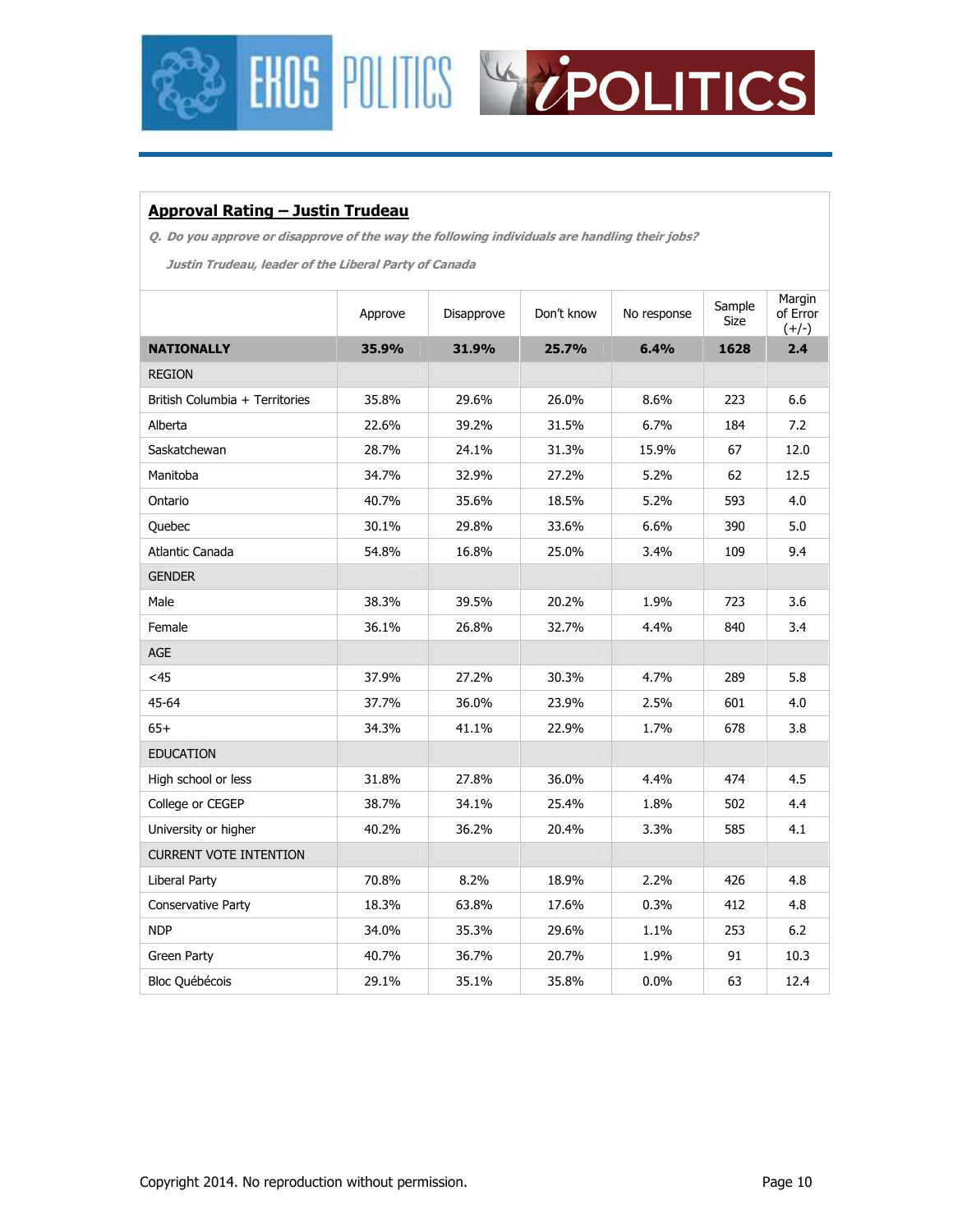## **Direction of Country**

**Q. All things considered, would you say the country is moving in the right direction or the wrong direction?** 

**FHOS POLITICS** WY EPOLITICS

|                                | <b>Right Direction</b> | Wrong Direction | DK/NR | Sample<br>Size | Margin<br>of Error<br>$(+/-)$ |
|--------------------------------|------------------------|-----------------|-------|----------------|-------------------------------|
| <b>NATIONALLY</b>              | 33.4%                  | 49.2%           | 17.4% | 824            | 3.4                           |
| <b>REGION</b>                  |                        |                 |       |                |                               |
| British Columbia + Territories | 38.5%                  | 44.5%           | 17.0% | 104            | 9.6                           |
| Alberta                        | 34.3%                  | 55.7%           | 10.0% | 102            | 9.7                           |
| Saskatchewan                   | 35.6%                  | 40.0%           | 24.3% | 33             | 17.1                          |
| Manitoba                       | 40.5%                  | 33.9%           | 25.6% | 35             | 16.6                          |
| Ontario                        | 33.5%                  | 46.1%           | 20.4% | 291            | 5.7                           |
| Quebec                         | 30.6%                  | 54.2%           | 15.2% | 199            | 7.0                           |
| Atlantic Canada                | 27.9%                  | 56.2%           | 15.9% | 60             | 12.7                          |
| <b>GENDER</b>                  |                        |                 |       |                |                               |
| Male                           | 41.2%                  | 50.2%           | 8.6%  | 363            | 5.1                           |
| Female                         | 28.3%                  | 51.6%           | 20.1% | 428            | 4.7                           |
| AGE                            |                        |                 |       |                |                               |
| $<$ 45                         | 31.2%                  | 55.1%           | 13.6% | 145            | 8.1                           |
| 45-64                          | 34.6%                  | 51.8%           | 13.6% | 313            | 5.5                           |
| $65+$                          | 42.4%                  | 37.9%           | 19.6% | 334            | 5.4                           |
| <b>EDUCATION</b>               |                        |                 |       |                |                               |
| High school or less            | 34.2%                  | 46.9%           | 18.9% | 243            | 6.3                           |
| College or CEGEP               | 33.5%                  | 55.8%           | 10.8% | 257            | 6.1                           |
| University or higher           | 36.2%                  | 49.8%           | 14.0% | 287            | 5.8                           |
| <b>CURRENT VOTE INTENTION</b>  |                        |                 |       |                |                               |
| Liberal Party                  | 33.6%                  | 51.9%           | 14.6% | 203            | 6.9                           |
| Conservative Party             | 62.0%                  | 29.4%           | 8.6%  | 210            | 6.8                           |
| <b>NDP</b>                     | 22.4%                  | 65.9%           | 11.7% | 126            | 8.7                           |
| Green Party                    | 22.8%                  | 63.8%           | 13.4% | 48             | 14.1                          |
| Bloc Québécois                 | 25.0%                  | 65.6%           | 9.4%  | 32             | 17.3                          |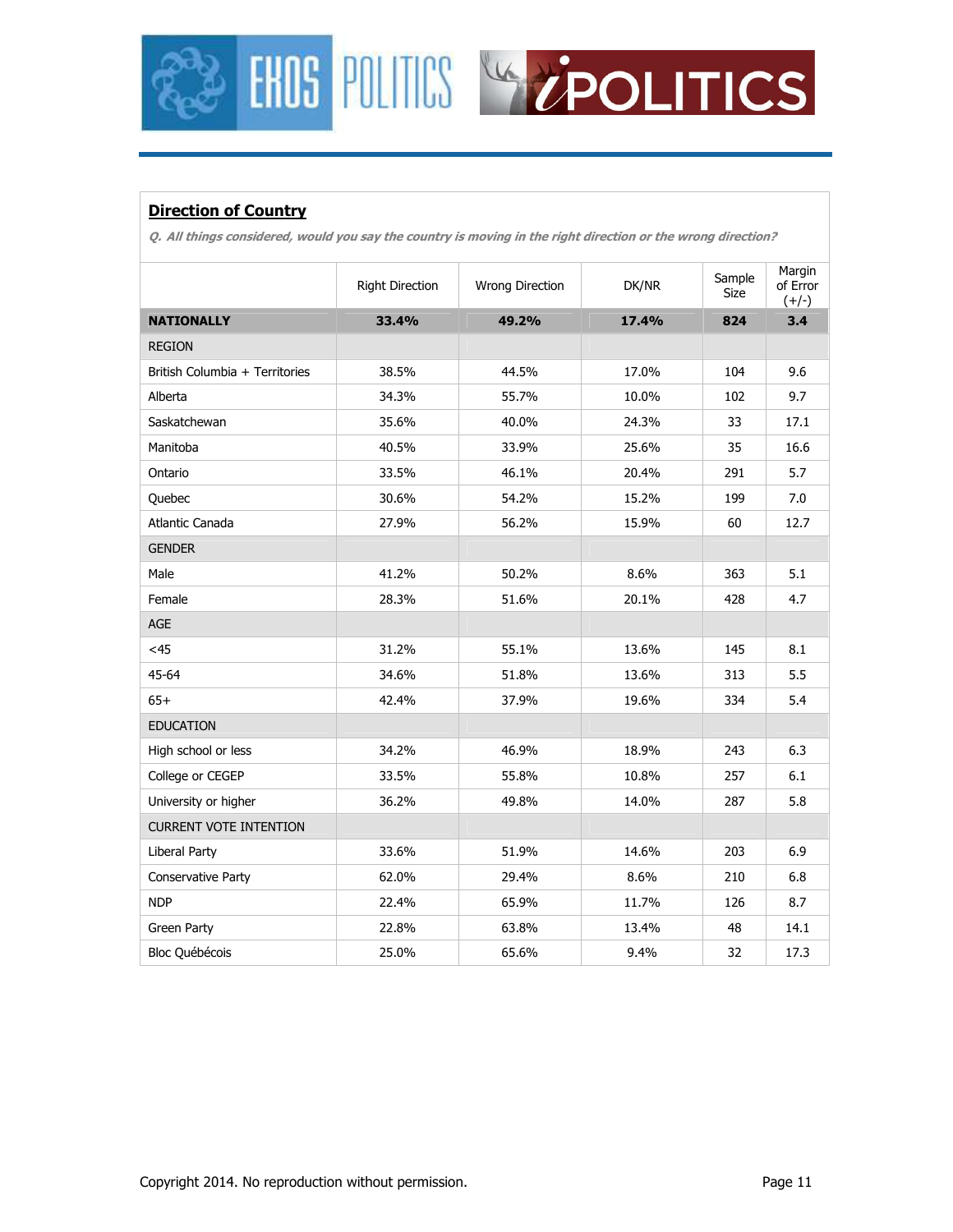



### **Direction of Government**

**Q. All things considered, would you say the Government of Canada is moving in the right direction or the wrong direction?** 

|                                | <b>Right Direction</b> | Wrong Direction | DK/NR | Sample<br>Size | Margin<br>of Error<br>$(+/-)$ |
|--------------------------------|------------------------|-----------------|-------|----------------|-------------------------------|
| <b>NATIONALLY</b>              | 33.3%                  | 53.1%           | 13.6% | 804            | 3.5                           |
| <b>REGION</b>                  |                        |                 |       |                |                               |
| British Columbia + Territories | 24.7%                  | 64.8%           | 10.4% | 119            | 9.0                           |
| Alberta                        | 30.8%                  | 46.2%           | 23.0% | 82             | 10.8                          |
| Saskatchewan                   | 40.7%                  | 41.0%           | 18.3% | 34             | 16.8                          |
| Manitoba                       | 61.1%                  | 29.0%           | 9.9%  | 27             | 18.9                          |
| Ontario                        | 38.0%                  | 49.7%           | 12.3% | 302            | 5.6                           |
| Quebec                         | 29.4%                  | 57.7%           | 12.9% | 191            | 7.1                           |
| Atlantic Canada                | 21.8%                  | 61.8%           | 16.3% | 49             | 14.0                          |
| <b>GENDER</b>                  |                        |                 |       |                |                               |
| Male                           | 38.1%                  | 53.0%           | 8.9%  | 360            | 5.2                           |
| Female                         | 31.4%                  | 55.5%           | 13.1% | 412            | 4.8                           |
| AGE                            |                        |                 |       |                |                               |
| $<$ 45                         | 31.3%                  | 59.9%           | 8.9%  | 144            | 8.2                           |
| 45-64                          | 34.7%                  | 54.3%           | 10.9% | 288            | 5.8                           |
| $65+$                          | 41.3%                  | 41.4%           | 17.3% | 344            | 5.3                           |
| <b>EDUCATION</b>               |                        |                 |       |                |                               |
| High school or less            | 34.1%                  | 49.7%           | 16.2% | 231            | 6.5                           |
| College or CEGEP               | 36.6%                  | 54.0%           | 9.4%  | 245            | 6.3                           |
| University or higher           | 33.1%                  | 57.8%           | 9.1%  | 298            | 5.7                           |
| <b>CURRENT VOTE INTENTION</b>  |                        |                 |       |                |                               |
| <b>Liberal Party</b>           | 28.2%                  | 62.9%           | 8.9%  | 223            | 6.6                           |
| Conservative Party             | 66.4%                  | 20.4%           | 13.2% | 202            | 6.9                           |
| <b>NDP</b>                     | 17.1%                  | 71.5%           | 11.4% | 127            | 8.7                           |
| Green Party                    | 19.9%                  | 74.5%           | 5.6%  | 43             | 14.9                          |
| Bloc Québécois                 | 21.4%                  | 74.7%           | 3.9%  | 31             | 17.6                          |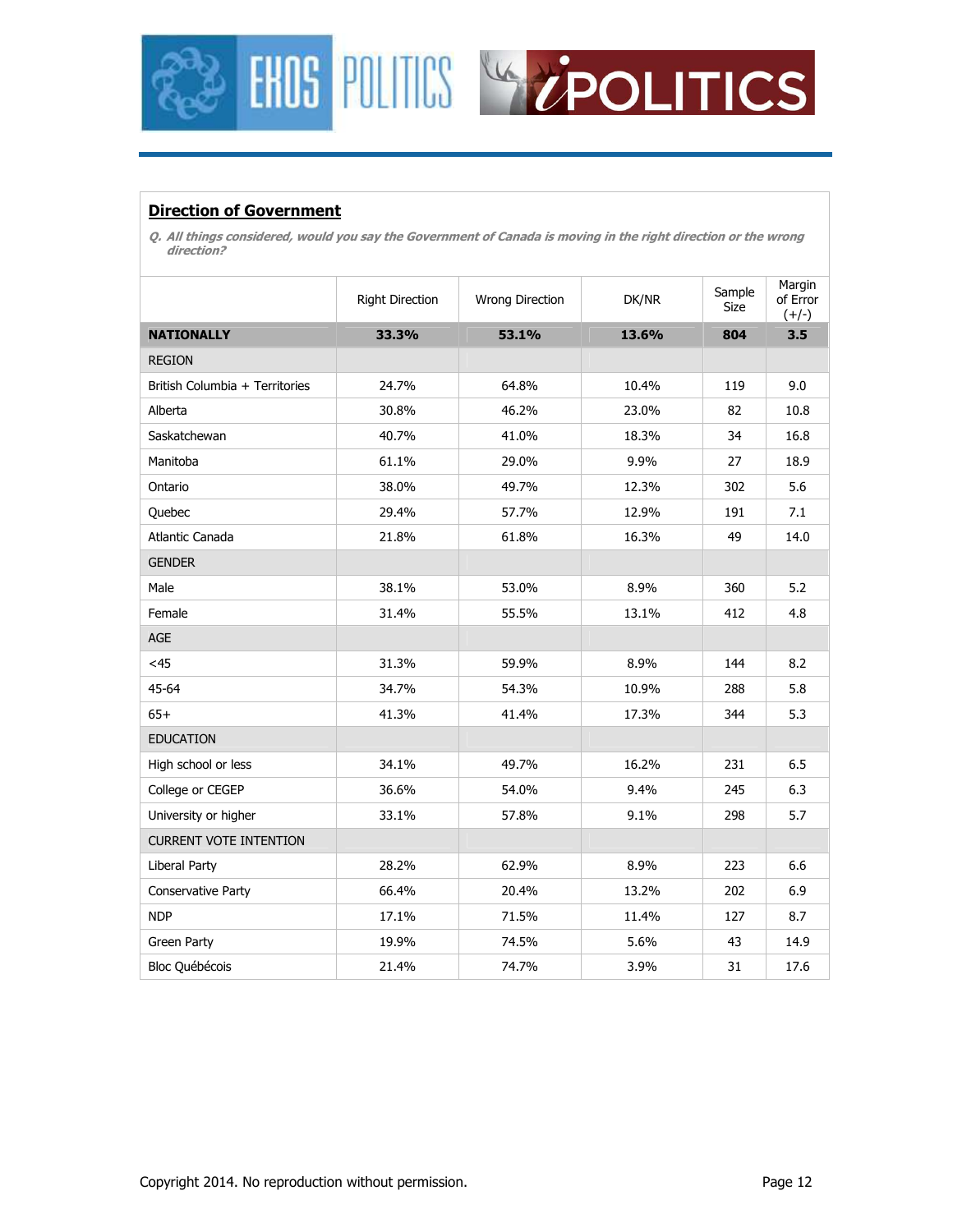



## **Civil Liberties versus Public Security**

**Q. Recognizing that both are important in today's world, which of the following do you feel the Government of Canada should place the most emphasis on protecting public security or guaranteeing civil liberties?** 

|                               | Protecting<br>public security | Guaranteeing<br>civil liberties | <b>Neither</b> | DK/NR   | Sample<br>Size | Margin of<br>Error $(+/-)$ |
|-------------------------------|-------------------------------|---------------------------------|----------------|---------|----------------|----------------------------|
| <b>NATIONALLY</b>             | 41.3%                         | 35.2%                           | 18.1%          | 5.4%    | 1628           | 2.4                        |
| <b>REGION</b>                 |                               |                                 |                |         |                |                            |
| <b>British Columbia</b>       | 37.0%                         | 43.2%                           | 15.7%          | 4.1%    | 223            | 6.6                        |
| Alberta                       | 44.2%                         | 30.5%                           | 17.1%          | 8.2%    | 184            | 7.2                        |
| Saskatchewan                  | 36.6%                         | 25.4%                           | 20.8%          | 17.2%   | 67             | 12.0                       |
| Manitoba                      | 60.8%                         | 16.5%                           | 9.4%           | 13.2%   | 62             | 12.5                       |
| Ontario                       | 41.6%                         | 34.5%                           | 19.8%          | 4.1%    | 593            | 4.0                        |
| Quebec                        | 40.4%                         | 36.9%                           | 17.9%          | 4.8%    | 390            | 5.0                        |
| Atlantic Canada               | 39.7%                         | 38.4%                           | 19.7%          | 2.2%    | 109            | 9.4                        |
| <b>GENDER</b>                 |                               |                                 |                |         |                |                            |
| Male                          | 41.4%                         | 42.7%                           | 14.5%          | 1.4%    | 723            | 3.6                        |
| Female                        | 43.9%                         | 30.4%                           | 22.3%          | 3.4%    | 840            | 3.4                        |
| <b>AGE</b>                    |                               |                                 |                |         |                |                            |
| $<$ 45                        | 33.7%                         | 37.7%                           | 25.0%          | 3.6%    | 289            | 5.8                        |
| 45-64                         | 47.5%                         | 36.8%                           | 14.3%          | 1.4%    | 601            | 4.0                        |
| $65+$                         | 54.3%                         | 31.5%                           | 12.5%          | 1.7%    | 678            | 3.8                        |
| <b>EDUCATION</b>              |                               |                                 |                |         |                |                            |
| High school or less           | 49.9%                         | 25.1%                           | 21.0%          | 4.0%    | 474            | 4.5                        |
| College or CEGEP              | 45.3%                         | 36.9%                           | 17.1%          | 0.7%    | 502            | 4.4                        |
| University or higher          | 34.5%                         | 44.6%                           | 18.3%          | 2.6%    | 585            | 4.1                        |
| <b>CURRENT VOTE INTENTION</b> |                               |                                 |                |         |                |                            |
| Liberal Party                 | 34.8%                         | 44.1%                           | 18.2%          | 2.8%    | 426            | 4.8                        |
| <b>Conservative Party</b>     | 65.6%                         | 21.3%                           | 10.7%          | 2.4%    | 412            | 4.8                        |
| <b>NDP</b>                    | 30.8%                         | 51.8%                           | 16.1%          | 1.3%    | 253            | 6.2                        |
| Green Party                   | 24.5%                         | 53.9%                           | 21.1%          | 0.4%    | 91             | 10.3                       |
| <b>Bloc Québécois</b>         | 37.3%                         | 49.0%                           | 13.7%          | $0.0\%$ | 63             | 12.4                       |
|                               |                               |                                 |                |         |                |                            |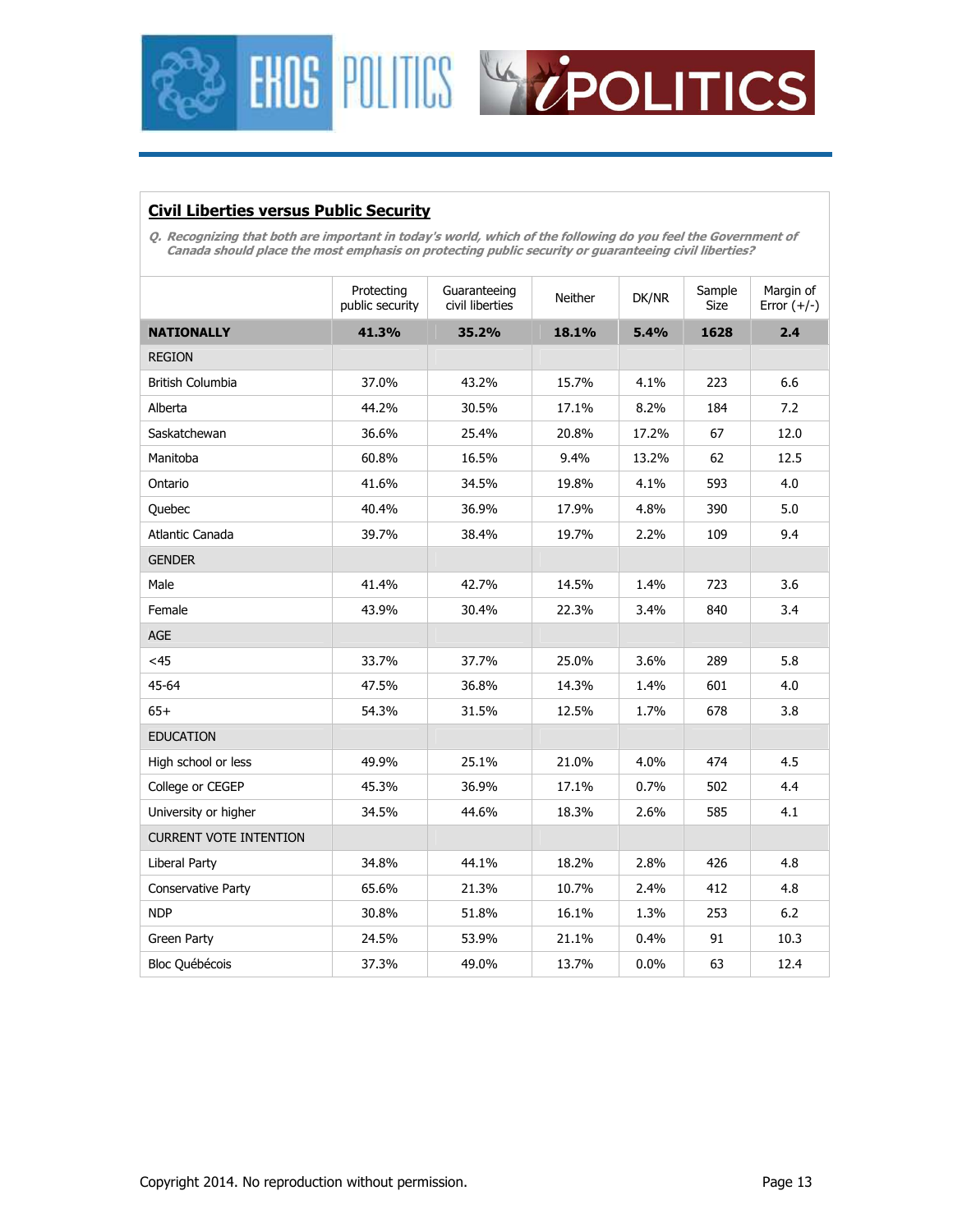



### **Additional Powers for Law Enforcement**

**Q. Please rate the degree to which you agree or disagree with the following statement: Police and intelligence agencies should have more powers to ensure security even if it means I have to give up some personal privacy safeguards.** 

|                               | Disagree (1-<br>3) | Neither agree<br>nor disagree<br>(4) | Agree (5-7) | DK/NR | Sample<br>Size | Margin of<br>Error $(+/-)$ |
|-------------------------------|--------------------|--------------------------------------|-------------|-------|----------------|----------------------------|
| <b>NATIONALLY</b>             | 40.3%              | 22.6%                                | 32.3%       | 4.8%  | 1628           | 2.4                        |
| <b>REGION</b>                 |                    |                                      |             |       |                |                            |
| <b>British Columbia</b>       | 50.4%              | 19.8%                                | 25.9%       | 4.0%  | 223            | 6.6                        |
| Alberta                       | 33.9%              | 26.9%                                | 32.0%       | 7.2%  | 184            | 7.2                        |
| Saskatchewan                  | 24.8%              | 15.2%                                | 45.6%       | 14.5% | 67             | 12.0                       |
| Manitoba                      | 32.4%              | 26.9%                                | 31.6%       | 9.1%  | 62             | 12.5                       |
| Ontario                       | 39.5%              | 22.8%                                | 33.8%       | 3.9%  | 593            | 4.0                        |
| Quebec                        | 39.5%              | 23.2%                                | 33.2%       | 4.1%  | 390            | 5.0                        |
| Atlantic Canada               | 48.8%              | 20.0%                                | 28.2%       | 2.9%  | 109            | 9.4                        |
| <b>GENDER</b>                 |                    |                                      |             |       |                |                            |
| Male                          | 48.2%              | 18.4%                                | 32.4%       | 1.1%  | 723            | 3.6                        |
| Female                        | 36.0%              | 27.8%                                | 33.8%       | 2.4%  | 840            | 3.4                        |
| AGE                           |                    |                                      |             |       |                |                            |
| $<$ 45                        | 50.7%              | 20.1%                                | 27.2%       | 1.9%  | 289            | 5.8                        |
| 45-64                         | 37.6%              | 25.0%                                | 35.5%       | 1.9%  | 601            | 4.0                        |
| $65+$                         | 28.0%              | 27.5%                                | 42.8%       | 1.7%  | 678            | 3.8                        |
| <b>EDUCATION</b>              |                    |                                      |             |       |                |                            |
| High school or less           | 40.1%              | 25.1%                                | 33.0%       | 1.8%  | 474            | 4.5                        |
| College or CEGEP              | 37.5%              | 25.5%                                | 35.8%       | 1.2%  | 502            | 4.4                        |
| University or higher          | 46.2%              | 20.1%                                | 31.2%       | 2.5%  | 585            | 4.1                        |
| <b>CURRENT VOTE INTENTION</b> |                    |                                      |             |       |                |                            |
| Liberal Party                 | 42.5%              | 23.5%                                | 33.0%       | 1.1%  | 426            | 4.8                        |
| <b>Conservative Party</b>     | 27.3%              | 22.3%                                | 47.8%       | 2.5%  | 412            | 4.8                        |
| <b>NDP</b>                    | 53.7%              | 16.9%                                | 28.2%       | 1.3%  | 253            | 6.2                        |
| Green Party                   | 52.6%              | 22.4%                                | 25.0%       | 0.0%  | 91             | 10.3                       |
| <b>Bloc Québécois</b>         | 45.9%              | 21.1%                                | 33.0%       | 0.0%  | 63             | 12.4                       |